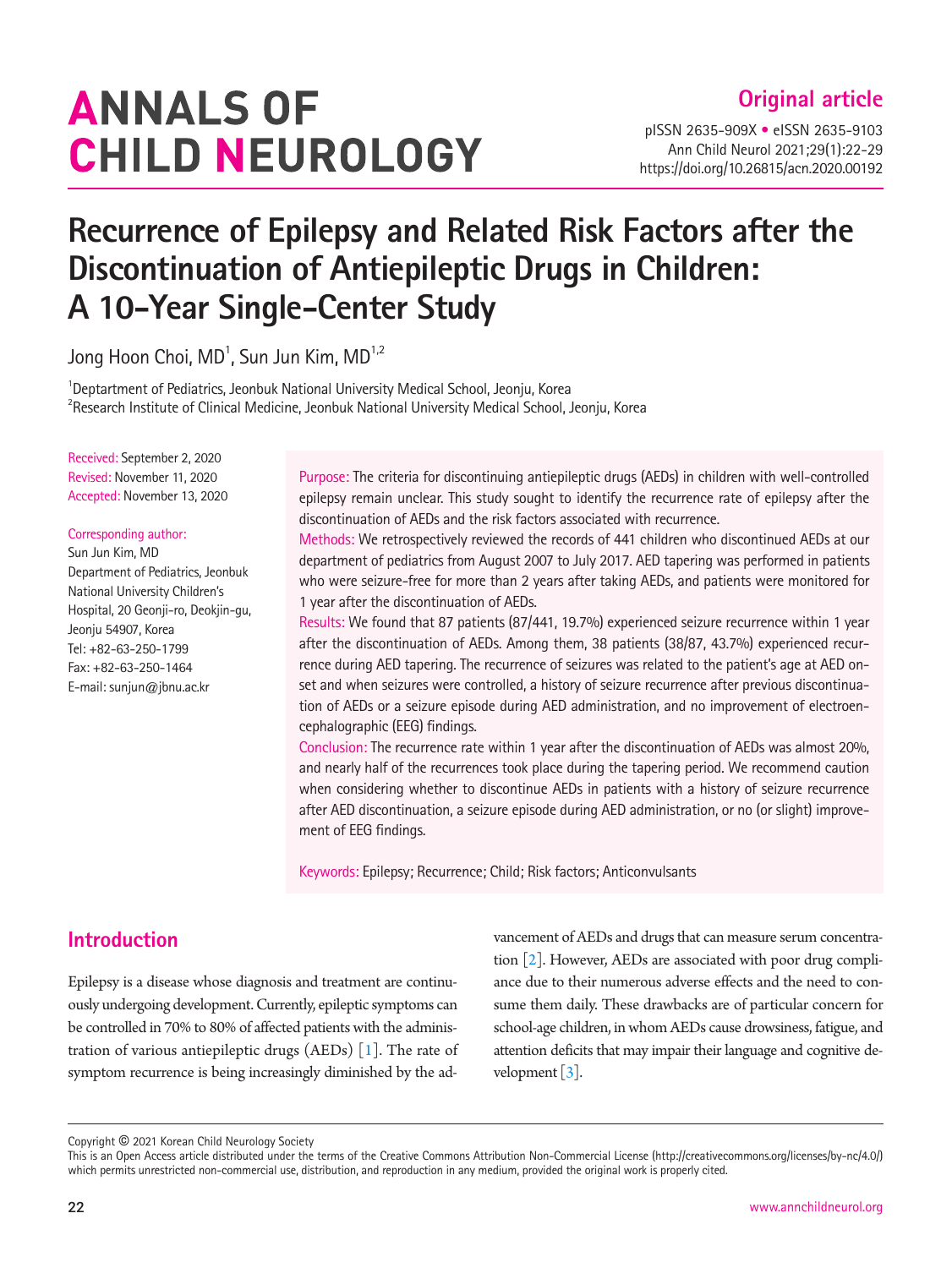Prior research has investigated whether the timing of discontinuing AED administration to pediatric patients can be calibrated so as to diminish the probability of seizure recurrence and, hence, the need to resume AED therapy [\[4\]](#page-6-3). For instance, Strozzi et al. [\[5\]](#page-6-4) reported a seizure-free period of to 2 years to be suggestible for AED discontinuation. However, as only a few studies have considered the discontinuation of AEDs and the risk factors associated with seizure recurrence in children, the timing of AED discontinuation in pediatric patients remains controversial.

In this study, we sought to identify the recurrence rates of epilepsy after discontinuation of AEDs in pediatric patients. We also identified the risk factors associated with the recurrence of epilepsy.

## **Materials and Methods**

#### **1. Patients**

The present retrospective analysis was conducting using data obtained from the patients' medical records. Among the patients that were admitted to the Department of Pediatrics at the Jeonbuk National University Hospital of South Korea and diagnosed with epilepsy between August 31st 2007 and July 31st 2017, patients (except for neonatal children under 1 month) who showed two or more unprovoked attacks or who visited the hospital with 1st attack and showed clear abnormal findings related to clinical symptoms on electroencephalography (EEG) were selected as participants for this study. They administrated of AEDs for at least 2 years and monitored for 1 year after tapering of AEDs. EEGs obtained at the time of diagnosis and before the discontinuation of AEDs were analyzed and neuroimaging was tested in patients except 56 patients who failed sedation treatment, rejected examinations, or were presumed to be epilepsy syndrome in EEG findings

Since the timing of tapering AEDs depends on the type of epilepsy, we considered a seizure-free period as at least 2 years for types with good prognosis such as benign rolandic epilepsy, and more than 2 years for types with incurable prognosis such as infantile spasm or Lennox-Gastaut syndrome. However, we attempted to taper AEDs if there was a clear improvement in EEG or when the caregiver requested an end to treatment for their children whose epilepsy had been well-controlled for at least 2 years in types with incurable prognosis. AED tapering was carried out with a gradual and even drug dose reduction over a mean period of more than 8 weeks and if more than two medications were administered, one by one was reduced. All patients were monitored for 1 year after the discontinuation of AEDs.

The definition of recurrence of epilepsy was defined when there was unprovoked seizure within 1 year after the discontinuation of

https://doi.org/10.26815/acn.2020.00192 23

AEDs. However, it was determined that recurrence occurred when the typical 3 Hz spike-and-wave complex was shown on the follow-up EEG regardless of clinical symptoms in the case of absence seizure.

A total of 630 patients were initially selected for participation in this study. We subsequently excluded 42 patients with limited data due to them having been transferred from a different hospital after the initiation of AED treatment, 27 patients who were less than a month old upon admission, 82 patients who received less than 1 year of follow-up, and 38 patients who diagnosed with juvenile myoclonic epilepsy, which is known to recur soon after the discontinuation of AEDs. Data obtained from the final 441 patients were analyzed to identify the recurrence rates of epilepsy after discontinuation of AEDs and the risk factors associated with the recurrence.

This study was performed with approval from the Institutional Review Board of Jeonbuk National University Hospital Research Council (CUH2020-01-037). Written informed consent by the patients was waived due to a retrospective nature of our study.

#### **2. Risk factors**

We considered the association between epilepsy recurrence and the following factors associated with the recurrence: sex, age-related factors (the age at seizure onset, at which the AED administration began, at maintaining a longer interval than the existing seizure period [which seizures were controlled], and at discontinuation of AEDs), episodes of seizure during AED administration, number of AEDs administered, family history of epilepsy, history of febrile convulsion and status epilepticus, history of epilepsy recurrence after previous discontinuation of AEDs, pretreatment seizures frequency, radiographic abnormalities, EEG analysis, and neurological disability.

#### **3. Statistical analysis**

The SPSS version 25 (IBM Co., Armonk, NY, USA) was used to perform all statistical analyses. The risk factors for the recurrence of epilepsy were analyzed using the chi-square test, independentsamplest test, and Kaplan-Meier survival analysis with the logrank test. Data are presented as the mean ± standard deviation and *P* values < 0.05 were considered to indicate statistical significance.

#### **Results**

#### **1. Overall results**

After the discontinuation of AEDs, 87 (19.7%) of 441 patients experienced recurrences within 1 year. Among 87 patients with recurrence within 1 year, 53 men and 34 women and 38 patients (43.7%) experienced recurrences during tapering period, 22 pa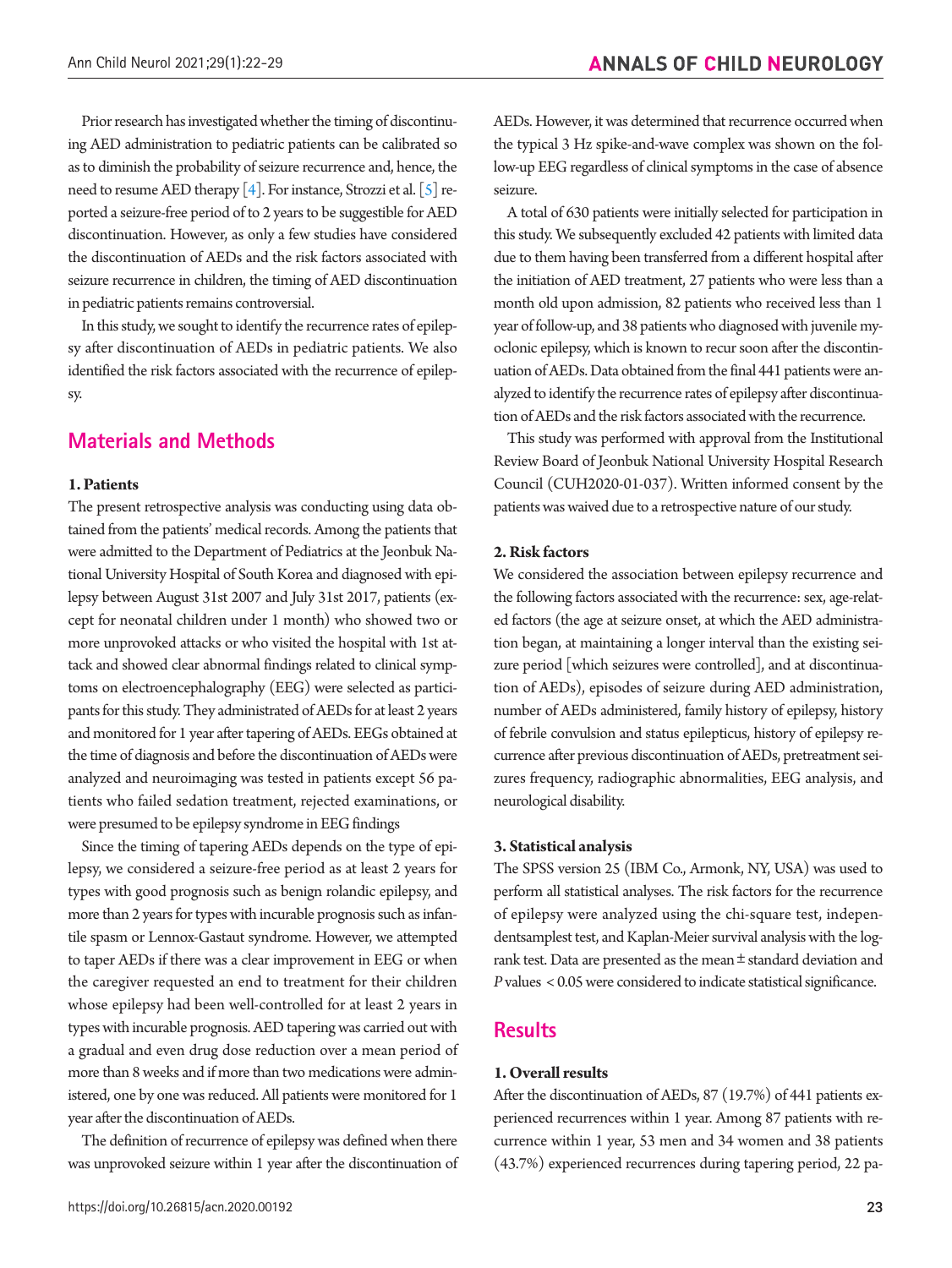tients (25.3%) relapsed within 6 months after discontinuation of AEDs and 27 patients (31.0%) relapsed within 6 months to 1 year. The average time of recurrence after AED discontinuation was  $0.7 \pm 1.0$  year. Of these, 24.1% had recurrence after previous discontinuation of AEDs, 67.8% had episodes of seizure during AED administration, 65.5% used a single type of AED to control seizure, and 16.1% showed radiographic abnormalities. Also 92.0% showed abnormal findings in EEGs at the time of diagnosis and 38.7% showed no change or an aggravation of the abnormalities.

#### **2. Risk-factor analysis (univariate analysis)**

We analyses risk factors by clinical characteristics [\(Table 1\)](#page-2-0).

#### 1) Sex

The recurrence rates according to sex were 22.2% for boys and 16.7% for girls. Sex was not significantly associated with recurrence  $(P= 0.542)$ .

#### 2) Age-associated factors

The associations between the seizure recurrence and the age at seizure onset, age at which AEDs were first administered, age at which the seizures were controlled and age at AED discontinuation were analyzed. The mean ages at seizure onset, first administration of AEDs, control of seizures and AED discontinuation were  $6.3 \pm 4.0$ , 7.3 $\pm$ 3.9, 8.4 $\pm$ 4.1, and 11.9 $\pm$ 4.4 years of age, respectively. For these analyses, the patients were divided into subgroups according to age: infancy (1 month to 1 year of age), early childhood (1 to 5

| <b>Risk factors</b>                                    | Recurrence no.<br>/total no. (%) | Pvalue  | <b>Risk factors</b>            | Recurrence no.<br>/total no. $(%)$ | Pvalue |
|--------------------------------------------------------|----------------------------------|---------|--------------------------------|------------------------------------|--------|
| Sex                                                    |                                  | 0.542   | Family history of seizure      |                                    | 0.421  |
| Male                                                   | 53/238 (22.2)                    |         | <b>No</b>                      | 82/409 (20.0)                      |        |
| Female                                                 | 34/203 (16.7)                    |         | Yes                            | 5/32(15.6)                         |        |
| Age at                                                 |                                  |         | History of status epilepticus  |                                    | 0.245  |
| Seizure onset                                          |                                  | 0.174   | <b>No</b>                      | 79/411 (19.2)                      |        |
| Infancy                                                | 15/51 (29.4)                     |         | Yes                            | 8/30 (26.7)                        |        |
| Early childhood                                        | 26/149 (17.4)                    |         | History of febrile convulsion  |                                    | 0.165  |
| Late childhood                                         | 28/171 (16.3)                    |         | No                             | 73/360 (20.8)                      |        |
| Adolescence                                            | 22/70 (31.4)                     |         | Yes                            | 14/81 (17.3)                       |        |
| <b>Starting AEDs</b>                                   |                                  | 0.012   | Pretreatment seizure frequency |                                    | 0.620  |
| Infancy                                                | 7/27(25.9)                       |         | 1 Time                         | 36/188 (19.1)                      |        |
| Early childhood                                        | 25/130 (19.2)                    |         | 2-9 Times                      | 41/195 (21.0)                      |        |
| Late childhood                                         | 28/195 (14.3)                    |         | 10 Times                       | 1/8(12.5)                          |        |
| Adolescence                                            | 27/89 (30.3)                     |         | Number of AEDs                 |                                    | 0.395  |
| Seizure control                                        |                                  | 0.008   | Monotherapy                    | 57/324 (17.6)                      |        |
| Infancy                                                | 3/13(23.0)                       |         | 2 Drugs                        | 20/87 (22.9)                       |        |
| Early childhood                                        | 19/102 (18.6)                    |         | 3 Drugs                        | 9/25(36.0)                         |        |
| Late childhood                                         | 27/198 (13.6)                    |         | > 4 Drugs                      | 1/5(20.0)                          |        |
| Adolescence                                            | 38/128 (29.7)                    |         | Radiologic abnormality         |                                    | 0.805  |
| <b>Tapering AEDs</b>                                   |                                  | 0.870   | <b>No</b>                      | 73/320 (22.8)                      |        |
| Infancy                                                |                                  |         | Yes                            | 14/65 (21.5)                       |        |
| Early childhood                                        | 11/49 (22.4)                     |         | EEG at diagnosis               |                                    | 0.505  |
| Late childhood                                         | 21/117(17.9)                     |         | Normal                         | 7/32 (21.9)                        |        |
| Adolescence                                            | 55/275 (20.0)                    |         | Abnormal                       | 80/409 (19.6)                      |        |
| Recurrence after previous discontinu-<br>ation of AEDs |                                  | < 0.001 | Improvement of EEG             |                                    | 0.039  |
| No                                                     | 66/398 (16.7)                    |         | Yes                            | 49/337 (14.5)                      |        |
| Yes                                                    | 21/43 (48.8)                     |         | <b>No</b>                      | 31/72 (43.1)                       |        |
| Seizure episode while taking AEDs                      |                                  | < 0.001 | Neurologic disability          |                                    | 0.065  |
| No                                                     | 28/233 (12.0)                    |         | <b>No</b>                      | 58/329 (17.6)                      |        |
| Yes                                                    | 59/208 (28.3)                    |         | Yes                            | 29/112 (25.9)                      |        |

<span id="page-2-0"></span>**Table 1.** Risk factors for recurrence after the discontinuation of AEDs in children with epilepsy: univariate analysis

AED, antiepileptic drug; EEG, electroencephalogram.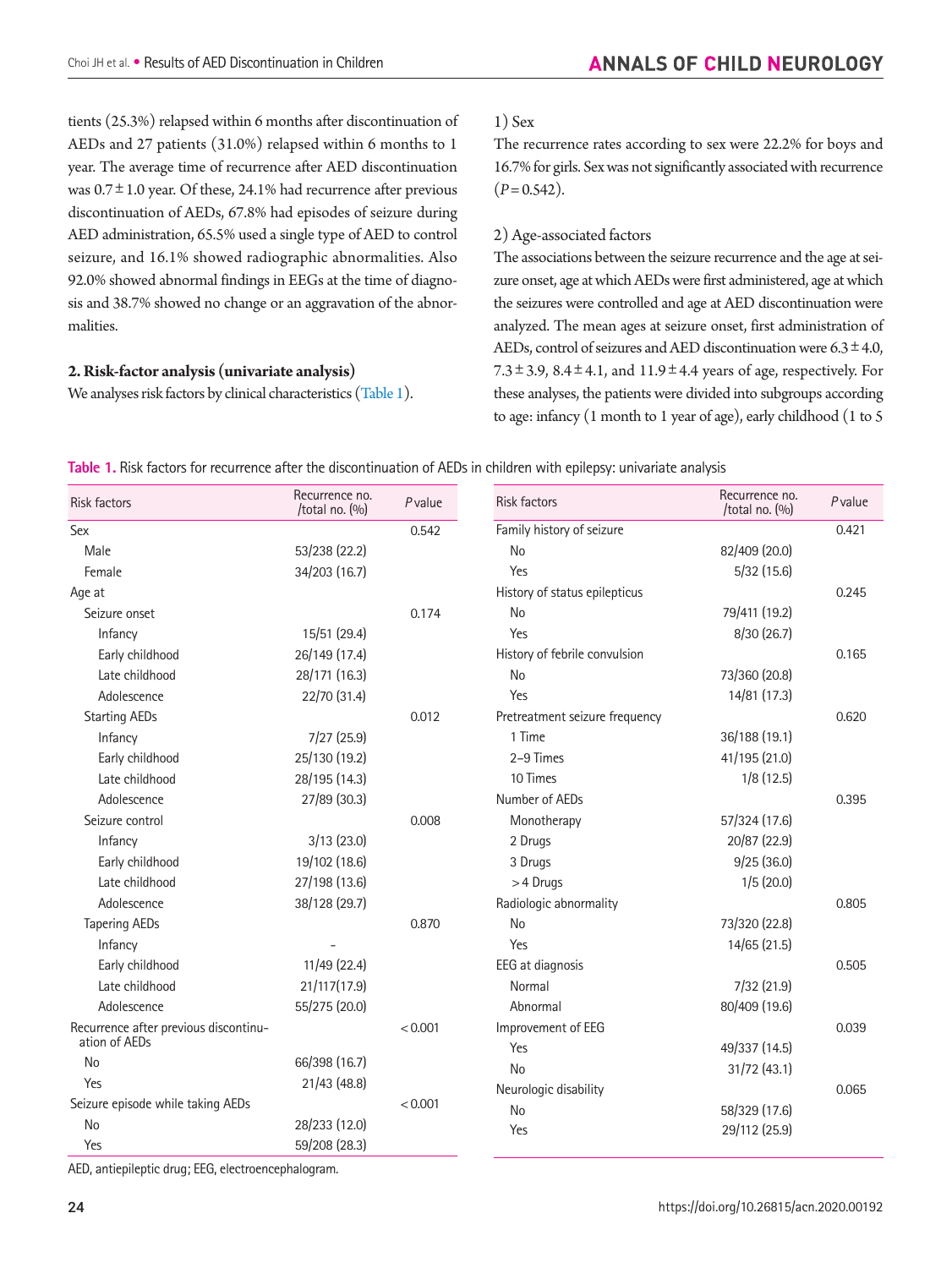years of age), late childhood (6 to 10 years of age), and adolescence (11 to 21 years of age).

The recurrence rates according to the age at first seizure were 29.4% for infancy, 17.4% for early childhood, 16.3% for late childhood, and 31.4% for adolescence. The differences in recurrence according to the age at first seizure were not significant  $(P= 0.174)$ .

The recurrence rates according to age at which AEDs were first administered were 25.9% for infancy, 19.2% for early childhood, 14.3% for late childhood, and 30.3% for adolescence. The recurrence rates were significantly higher when AEDs were first administered in infancy or adolescence than in early or late childhood  $(P= 0.012)$ .

The recurrence rates according to the age when seizure was controlled were 23.0% for infancy, 18.6% for early childhood, 13.6% for late childhood, and 29.7% for adolescence. The recurrence rates were significantly higher when seizures were controlled in infancy or adolescence than in early or late childhood  $(P=0.008)$ .

While the recurrence rates according to the age at AED discontinuation were not available for patients in infancy, they were 22.4% for early childhood, 17.9% for late childhood, and 20.0% for adolescence. The age at AED discontinuation did not significantly affect rates of recurrence  $(P = 0.870)$ .

#### 3) Family history of epilepsy

We identified 32 patients with family histories of epilepsy; the recurrence rate among these patients was 15.6%. The recurrence rate was 20.0% among patients without a family history of epilepsy. The difference between these rates was nonsignificant  $(P = 0.421)$ .

4) Histories of febrile convulsion and status epilepticus

The recurrence rate was 17.3% among patients with histories of febrile convulsion and 20.8% among those with no history of febrile convulsion. There was no statistically significant difference between these recurrence rates  $(P= 0.165)$ . Among the 30 patients with histories of status epilepticus, the recurrence rate was 26.7%; while this rate was slightly higher than that among patients without histories of status epilepticus (19.2%), the difference was nonsignificant  $(P = 0.245)$ .

#### 5) Recurrence after previous discontinuation of AEDs

Among the 43 patients with histories of recurrence after previous discontinuation of AEDs, the recurrence rate was 48.8%. This rate was significantly higher than that among patients without histories of recurrence after previous discontinuation of AEDs (16.7%, *P*< 0.001) [\(Fig. 1\)](#page-3-0).

#### 6) Pretreatment seizure frequency

Seizure frequency didn't be obtained from 50 patients. Except them, the recurrence rates of epilepsy were 19.1% among the patients with one seizure before treatment, 21.0% among those with two to nine seizures, and 12.5% among those with 10 or more seizures. The differences between these rates were nonsignificant  $(P= 0.620)$ .

#### 7) AEDs

The mean duration of AED administration was  $4.5 \pm 2.3$  years and when compared by dividing the duration of taking anticonvulsants by 3 years, the recurrence rate for those less than 3 years was 31.7% and for those over 3 years was 20.21%, which was nonsignificant (*P*= 0.763). A single type of AED was used to control seizure for 324 patients—the majority; two types of AEDs were used in 87 cases, three types in 25 cases, and four or more types in five cases; the recurrence rates were 17.6%, 22.9%, 36.0%, and 20.0%, respectively. No statistically significant differences in these recurrence rates were found  $(P= 0.395)$ .

#### 8) Episodes of seizure during AED administration

The recurrence rate was significantly lower among patients with no seizures during AED administration (12.0%) than among those who had episodes of seizure during AED administration (28.3%, *P*< 0.001) [\(Fig. 2\)](#page-4-0).

#### 9) Radiographic abnormalities

Neuroimaging was tested in patients except 56 patients who failed sedation treatment, rejected examinations, or were presumed to be epilepsy syndrome in EEG findings. Of the 385 patients who re-

<span id="page-3-0"></span>

**Fig. 1.** Differences in recurrence according to a history of seizure recurrence after previous discontinuation of antiepileptic drugs (AEDs) assessed through Kaplan-Meier survival analysis and the log-rank significance test.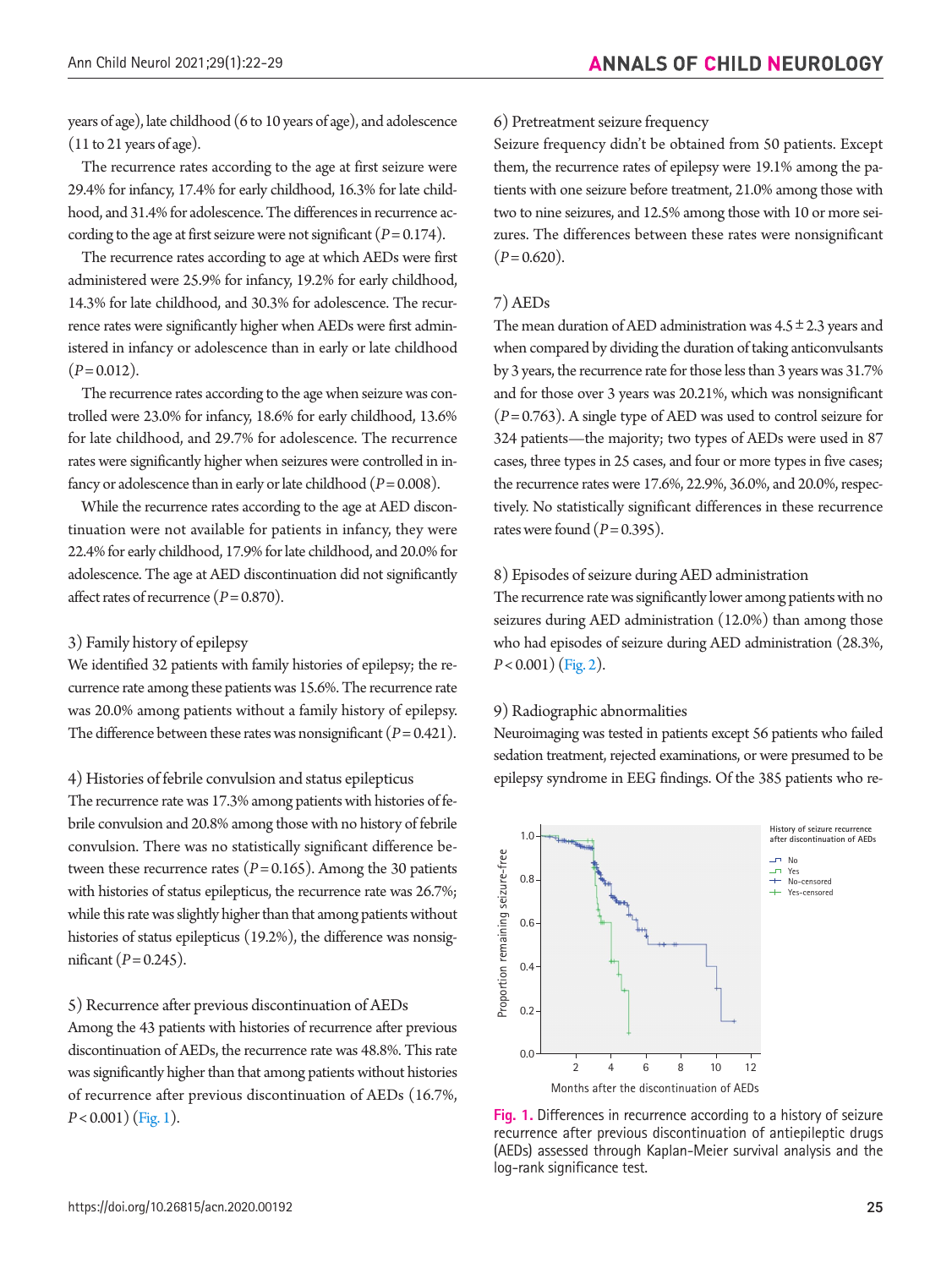<span id="page-4-0"></span>

**Fig. 2.** Differences in recurrence according to the incidence of seizures during antiepileptic drug (AED) administration assessed through Kaplan-Meier survival analysis and the log-rank significance test.

<span id="page-4-1"></span>**Table 2.** Abnormal findings of the radiologic work-up related to seizure recurrence

| Radiologic finding                        |     | Total no. Recurrence no. (%) |
|-------------------------------------------|-----|------------------------------|
| Total                                     | 385 |                              |
| Normal                                    | 320 | 73 (22.8)                    |
| Abnormal                                  | 65  | 14(21.5)                     |
| Encephalomalacia                          | 4   | 1(25.0)                      |
| Meningeal enhancement                     | 17  | 3(17.6)                      |
| Infarction or ischemic change             | 20  | 5(25.0)                      |
| Hypoxic change                            | 6   | 2(33.3)                      |
| Metabolic or toxic change                 | 3   | 1(33.3)                      |
| Atrophic change                           | 8   | 1(12.5)                      |
| Hippocampal atrophy                       | 3   | 1(33.3)                      |
| Agenesis or hypoplasia of corpus callosum |     | $\left( \right)$             |
| Ventriculomegaly                          |     | O                            |
| Periventricular leukomalacia              |     | 0                            |
| Cortical dysplasia                        |     |                              |

ceived brain computed tomography and magnetic resonance imaging (MRI) examinations, abnormalities associated with epilepsy were found in 65 [\(Table 2](#page-4-1)), while none were found in 320. Their recurrence rates were 21.5% and 22.8%, respectively. The difference between these rates was not statistically significant (*P*= 0.805).

#### 10) EEG analysis

EEGs obtained at the time of diagnosis were analyzed abnormalities were found in 409 patients, while none were found in 32; their recurrence rates were 19.6% and 21.9%, respectively. While the recurrence rate was higher among patients with normal EEG findings, the difference between the two rates was nonsignificant (*P*= 0.505). Among the patients with EEG abnormalities, back-



<span id="page-4-2"></span>

**Fig. 3.** Differences in recurrence according to improvements in electroencephalographic (EEG) findings assessed through Kaplan-Meier survival analysis and the log-rank significance test.

ground EEG aberrations were found in 77 patients, focal epileptiform discharges were found in 261 and generalized epileptiform discharges were found in 71.

All patients underwent EEG examinations more than once before the discontinuation of AEDs, and the changes were compared with the initial finding. Among the 409 patients with abnormal EEGs at the time of diagnosis, 337 showed improvements, while 72 showed either no change or an aggravation of the abnormalities; their recurrence rates were 14.5% and 43.1%, respectively. The rate of recurrence was significantly higher among the patients whose EEG showed no change or an aggravation  $(P = 0.039)$  [\(Fig. 3\)](#page-4-2).

#### 11) Neurological disability

To assess neurological disability presented by the patients, we analyzed data obtained from neurological examination, language tests, and developmental tests. Neurological abnormalities ranging from developmental delay to mental retardation or cerebral palsy were identified in 112 patients. The recurrence rate among these patients was 25.9% and that among the patients without neurological disability was 17.6%. Though a trend was observed, the difference between these rates was nonsignificant  $(P= 0.065)$ .

#### 12) Classification of epilepsy syndrome

Patients that could be classified as special epileptic syndrome were classified by EEG examination, and there were 48 benign rolandic seizures, 28 absent seizures, three Lennox-Gastaut syndrome, and six photosensitive epilepsy. The recurrence rate was 16.7% (8/48) in benign rolandic seizures, 21.4% (6/28) in absent seizures, 66.7%  $(2/3)$  in Lennox-Gastaut syndrome and 33.3%  $(2/6)$  in photosensitive epilepsy, but the difference between these rates was not statistically significant  $(P= 0.085)$ .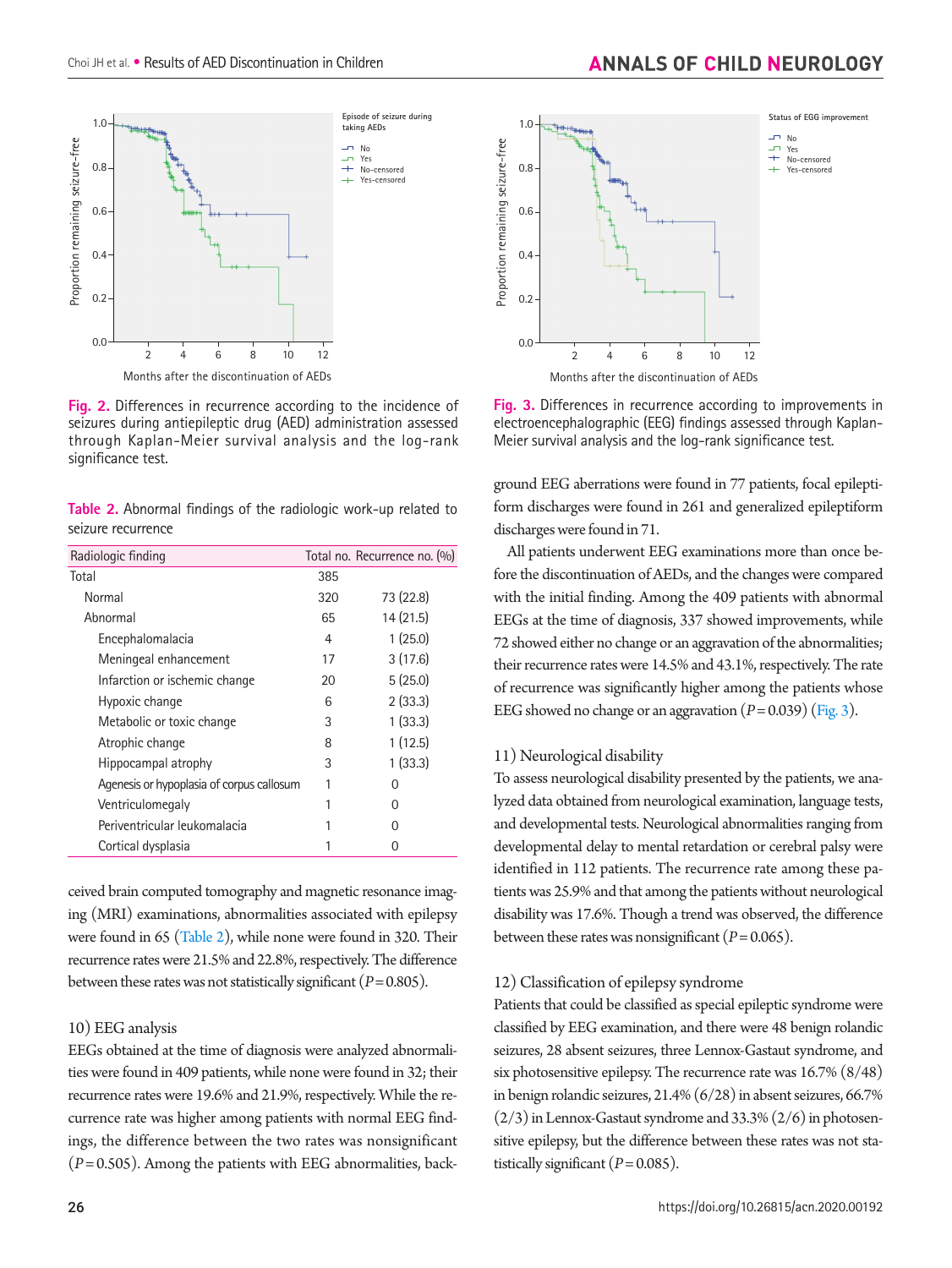### **Discussion**

The present study observed the overall recurrence rate within 1 year after the discontinuation of AEDs to be 19.7% (87/441). When evaluated according to the timing of AED discontinuation, the highest rate of recurrence was observed during AED tapering 43.7% (38/87). We further identified the following factors as being significantly associated with recurrence of epilepsy: the age at which AEDs were first administered and seizures were controlled, a history of epilepsy recurrence after previous discontinuations of AEDs, an episode of seizure during AED administration, and no improvement in EEG findings across AED administration.

When timing the discontinuation of AEDs, medical factors as well as other individual factors should be considered  $[6]$ . The will of patients and their caregiver, their economic conditions, the adverse effects of drugs, and comorbidity can also affect the decision to discontinue AED administration. Numerous studies have sought to elucidate the factors associated with the recurrence of epilepsy after the discontinuation of AEDs to help inform this decision. For instance, upon reviewing the results from various studies, the American Academy of Neurology reported in 1996 that seizure-free period of 2 to 5 years, normal results from neurological examination, and the normalization of EEG during treatment lessened the risk of recurrence [\[7](#page-6-6)]. In addition, the risk of recurrence reportedly increases when the cause of epilepsy is symptomatic [\[8](#page-6-7)[-](#page-6-8) [10\]](#page-6-8) and decreases when patients show an early response to the first administration of AED [\[8,11](#page-6-7)].

Regarding the differences in the risk of recurrence according to the age at seizure onset, several reports have found that the risk increases in adolescence; Shinnar et al. [\[12\]](#page-6-7) defined this period as beginning at the age of 12, while Dooley et al. [\[13\]](#page-6-9) and Chung et al. [\[14\]](#page-6-10) considered adolescence to begin at the age of 10. Emerson et al.  $\left[15\right]$  $\left[15\right]$  $\left[15\right]$  reported that the recurrence rate is higher when the patient experiences his or her first seizure at the age of 2 years or younger. Although recurrence rates according to the age at seizure onset were higher in the infancy and adolescence relative to those in early and late childhood, the differences were not statistically significant in this study.

In some studies, there was no association between recurrence and histories of recurrence after previous discontinuations of AEDs and when epilepsy recurred after previous discontinuations of AED, the re-administration of AEDs lead to the remission of epilepsy  $[13,16]$  $[13,16]$ . However, in our study, the rate of recurrence was 48.8% among the patients with histories of epilepsy recurrence after previous discontinuations of AED, while a rate of 16.7% was observed among the patients without epilepsy recurrence after previous discontinuations of AED.

https://doi.org/10.26815/acn.2020.00192 27

As for episodes of seizure during administering AEDs, Chung et al. [[14](#page-6-10)] reported the recurrence of seizures during administering AEDs did not appear to be related to relapse. However, Specchio and Beghi [\[11\]](#page-6-7) reported a connection as in this study.

This study performed an analysis of EEG results obtained at the time of diagnosis and before the discontinuation of AEDs. While Shinnar et al.  $\left[12\right]$  and Emerson et al.  $\left[15\right]$  reported that EEG abnormalities identified before discontinuations of AED treatment cannot predict the risk of recurrence, we found that there was a significantly higher recurrence rate among patients whose EEG results did not improve than among those whose results did (43.1%, 14.5%, respectively). Hence, our study observed that improvement in EEG findings (across treatment) is more predictive of recurrence than is the EEG obtained at the time of diagnosis.

Hippocampal atrophy or sclerosis identified with MRI is reportedly associated with a high rate of epileptic recurrence  $[2]$ . On the other hand, Lossius et al. [\[17](#page-7-1)] reported that abnormal findings from MRI are not predictive factors for epilepsy recurrence. Similarly, our study found the recurrence rate to be 21.5% in the presence of radiographic abnormalities and 22.8% in their absence, but it was not a significant predictor of epileptic recurrence. That's because the abnormal MRI was considered as a case of simple ventriculomegaly as well as lesions with a high recurrence rate such as hippocampal sclerosis.

According to some studies  $[6,11,18]$  $[6,11,18]$  $[6,11,18]$  $[6,11,18]$ , neurological disability increase the risk of epilepsy recurrence. While the present study found that the recurrence rate of epilepsy was higher among patients with neurological disability than among those without them (25.9%, 17.6%, respectively), this difference was nonsignificant.

As for the number of AEDs administered to control seizures, some studies  $\lceil 14,15 \rceil$  have reported an increase in the recurrence rate if multiple anticonvulsants were administered, but in other study  $[12]$ , the risk of recurrence did not increase even if multiple AEDs were administered likes our study..

There are some limitations in our study. It is limited by its retrospective nature as well as by its use of data obtained from a single institute. It was further limited by only having monitored the patients' treatment when the patients revisited our hospital through the outpatient clinic or emergency room. Prospective studies that perform more regular monitoring of the patients' clinical progress and an accurate analysis of treatment compliance are warranted. As the follow-up period for pediatric patients tends to be limited unlike that for adult patients—and such patients generally visit a different department when they become adults, collaboration with the Department of Neurology will be needed in the future to analyze the long-term recurrence rates of epilepsy. Moreover, differences in the diagnosis rate caused by the development of EEG and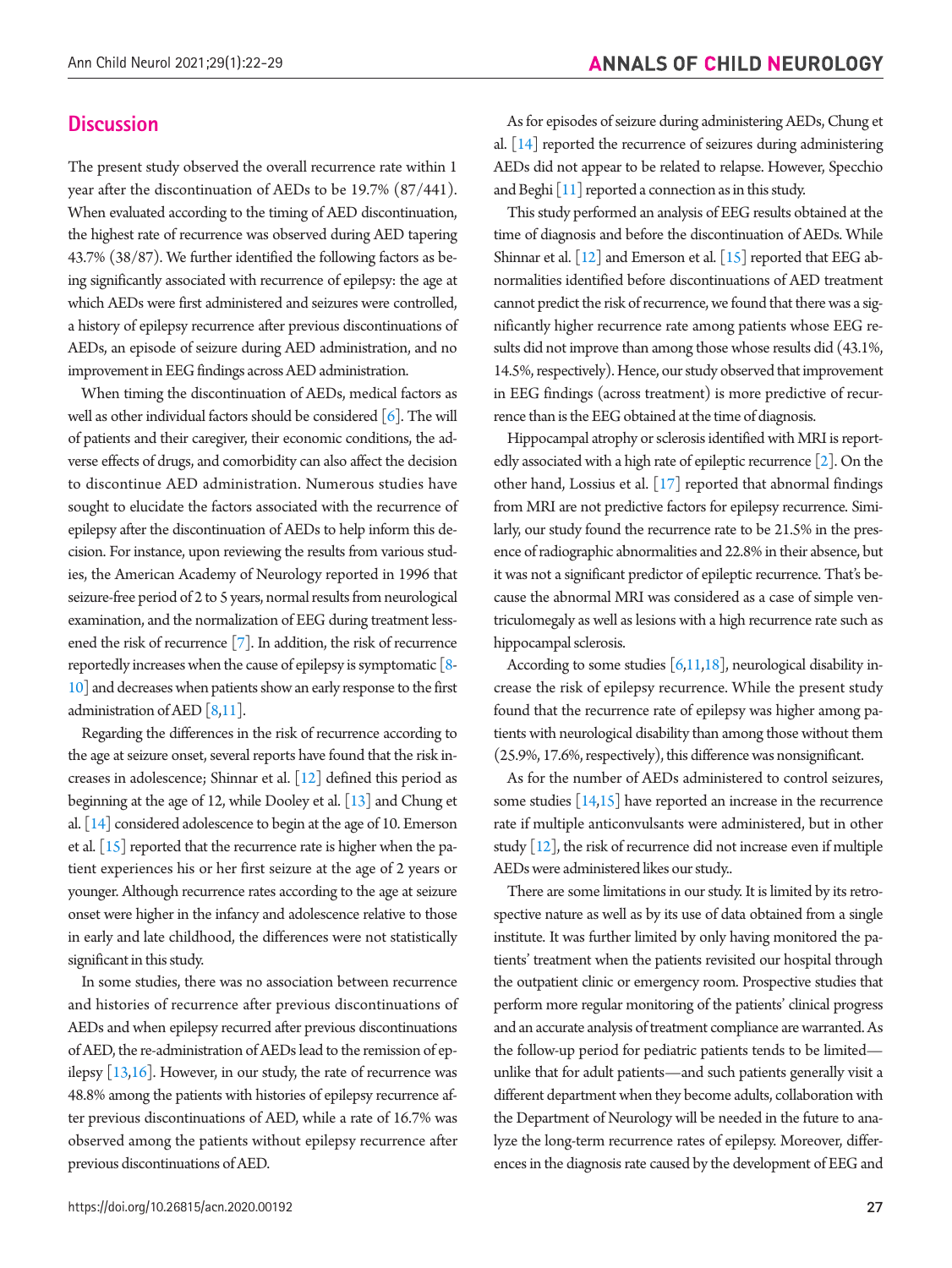radiographic equipment during the 10 years of follow-up period, as well as differences in the treatment rate caused by changes in therapeutic agents, could have biased our study results.

Finally, there are a few epilepsy syndromes that have a high probability of recurrence so that AEDs discontinuation is not suggested. These include Lennox-Gastaut syndrome, Dravet syndrome or severe brain lesions such as brain cell migration disorder [[19](#page-7-3)]. However, we attempted to taper AEDs in our study if there was a clear improvement in EEG or when the caregiver requested an end to treatment for their children whose epilepsy had been well-controlled for at least 2 years without the improvement of EEG.

However, compared to some studies that have analyzed the factors affecting the recurrence of epilepsy in Korea  $[2,20]$  $[2,20]$  $[2,20]$ , our study included a relatively large number of pediatric patients and that is the strength of this study.

In conclusion, the risk of recurrence may be high if  $(1)$  the patient was an infant or an adolescent when AEDs were first administered or when the seizures were controlled; (2) no (or less) improvement in EEG finding during AED administration; (3) he/ she experienced seizure during AED administration; or (4) he/she has a history of epilepsy recurrence after previous discontinuation of AEDs. Therefore, the discontinuation of AEDs should be considered with greater care for these patients especially during tapering period.

## **ORCID**

Jong Hoon Choi, https://orcid.org/0000-0002-1676-6495 Sun Jun Kim, https://orcid.org/0000-0002-7673-8728

## **Conflicts of interest**

No potential conflict of interest relevant to this article was reported.

## **Author contribution**

Conceptualization: SJK. Data curation: JHC and SJK. Formal analysis: JHC. Methodology: SJK. Project administration: SJK. Visualization: JHC. Writing-original draft: JHC. Writing-review & editing: SJK.

## **Acknowledgements**

The authors thank Jung Won Hwang and Sung Su Jung for performing the data analysis.

## **References**

- <span id="page-6-0"></span>1. [Collaborative Group for the Study of Epilepsy. Prognosis of epi](https://doi.org/10.1111/j.1528-1157.1992.tb02281.x)[lepsy in newly referred patients: a multicenter prospective study](https://doi.org/10.1111/j.1528-1157.1992.tb02281.x)  [of the effects of monotherapy on the long-term course of epi](https://doi.org/10.1111/j.1528-1157.1992.tb02281.x)[lepsy. Epilepsia 1992;33:45-51.](https://doi.org/10.1111/j.1528-1157.1992.tb02281.x)
- <span id="page-6-5"></span><span id="page-6-1"></span>2. Kim HB, You SJ, Ko TS. Outcome after discontinuation of antiepileptic drugs in well controlled epileptic children: recurrence and related risk factors. Korean J Pediatr 2004;47:66-75.
- <span id="page-6-2"></span>[3. St Louis EK. Minimizing AED adverse effects: improving quali](https://doi.org/10.2174/157015909788848857)[ty of life in the interictal state in epilepsy care. Curr Neurophar](https://doi.org/10.2174/157015909788848857)[macol 2009;7:106-14.](https://doi.org/10.2174/157015909788848857)
- <span id="page-6-3"></span>[4. Peters AC, Brouwer OF, Geerts AT, Arts WF, Stroink H, van](https://doi.org/10.1212/WNL.50.3.724)  [Donselaar CA. Randomized prospective study of early discon](https://doi.org/10.1212/WNL.50.3.724)[tinuation of antiepileptic drugs in children with epilepsy. Neu](https://doi.org/10.1212/WNL.50.3.724)[rology 1998;50:724-30.](https://doi.org/10.1212/WNL.50.3.724)
- <span id="page-6-4"></span>[5. Strozzi I, Nolan SJ, Sperling MR, Wingerchuk DM, Sirven J.](https://doi.org/10.1002/14651858.CD001902.pub2)  [Early versus late antiepileptic drug withdrawal for people with](https://doi.org/10.1002/14651858.CD001902.pub2)  [epilepsy in remission. Cochrane Database Syst Rev 2015;2015:](https://doi.org/10.1002/14651858.CD001902.pub2) [CD001902](https://doi.org/10.1002/14651858.CD001902.pub2).
- 6. [Hixson JD. Stopping antiepileptic drugs: when and why? Curr](https://doi.org/10.1007/s11940-010-0083-8)  [Treat Options Neurol 2010;12:434-42.](https://doi.org/10.1007/s11940-010-0083-8)
- <span id="page-6-6"></span>[7. Practice parameter: a guideline for discontinuing antiepileptic](https://doi.org/10.1212/WNL.47.2.600)  [drugs in seizure-free patients. Summary statement. Report of](https://doi.org/10.1212/WNL.47.2.600)  [the Quality Standards Subcommittee of the American Acade](https://doi.org/10.1212/WNL.47.2.600)[my of Neurology. Neurology 1996;47:600-2](https://doi.org/10.1212/WNL.47.2.600).
- <span id="page-6-7"></span>8. Berg AT, Shinnar S. Relapse following discontinuation of antiepileptic drugs: a meta-analysis. Neur[ology 1994;44:601-8.](https://doi.org/10.1212/WNL.44.4.601)
- <span id="page-6-9"></span>[9. Sillanpaa M, Schmidt D. Prognosis of seizure recurrence after](https://doi.org/10.1016/j.yebeh.2006.02.014)  [stopping antiepileptic drugs in seizure-free patients: a long-term](https://doi.org/10.1016/j.yebeh.2006.02.014)  [population-based study of childhood-onset epilepsy. Epilepsy](https://doi.org/10.1016/j.yebeh.2006.02.014)  [Behav 2006;8:713-9](https://doi.org/10.1016/j.yebeh.2006.02.014).
- <span id="page-6-8"></span>1[0. Ramos-Lizana J, Aguirre-Rodriguez J, Aguilera-Lopez P, Cassi](https://doi.org/10.1016/j.ejpn.2009.05.006)[nello-Garcia E. Recurrence risk after withdrawal of antiepileptic](https://doi.org/10.1016/j.ejpn.2009.05.006)  [drugs in children with epilepsy: a prospective study. Eur J Paedi](https://doi.org/10.1016/j.ejpn.2009.05.006)[atr Neurol 2010;14:116-24](https://doi.org/10.1016/j.ejpn.2009.05.006).
- 11. [Specchio LM, Beghi E. Should antiepileptic drugs be withdrawn](https://doi.org/10.2165/00023210-200418040-00001)  [in seizure-free patients? CNS Drugs 2004;18:201-12.](https://doi.org/10.2165/00023210-200418040-00001)
- <span id="page-6-11"></span>12. Shinnar S, Berg [AT, Moshe SL, Kang H, O'Dell C, Alemany M,](https://doi.org/10.1002/ana.410350506)  [et al. Discontinuing antiepileptic drugs in children with epilep](https://doi.org/10.1002/ana.410350506)[sy: a prospective study. Ann Neurol 1994;35:534-45.](https://doi.org/10.1002/ana.410350506)
- 13. [Dooley J, Gordon K, Camfield P, Camfield C, Smith E. Discon](https://doi.org/10.1212/WNL.46.4.969)[tinuation of anticonvulsant therapy in children free of seizures](https://doi.org/10.1212/WNL.46.4.969)  [for 1 year: a prospective study. Neurology 1996;46:969-74.](https://doi.org/10.1212/WNL.46.4.969)
- <span id="page-6-10"></span>14. Chung SJ, Chung HJ, Choi YM, Cho EH. A follow-up study after discontinuation of antiepileptic drug therapy in children with well-controlled epilepsy: the factors that influence recur-